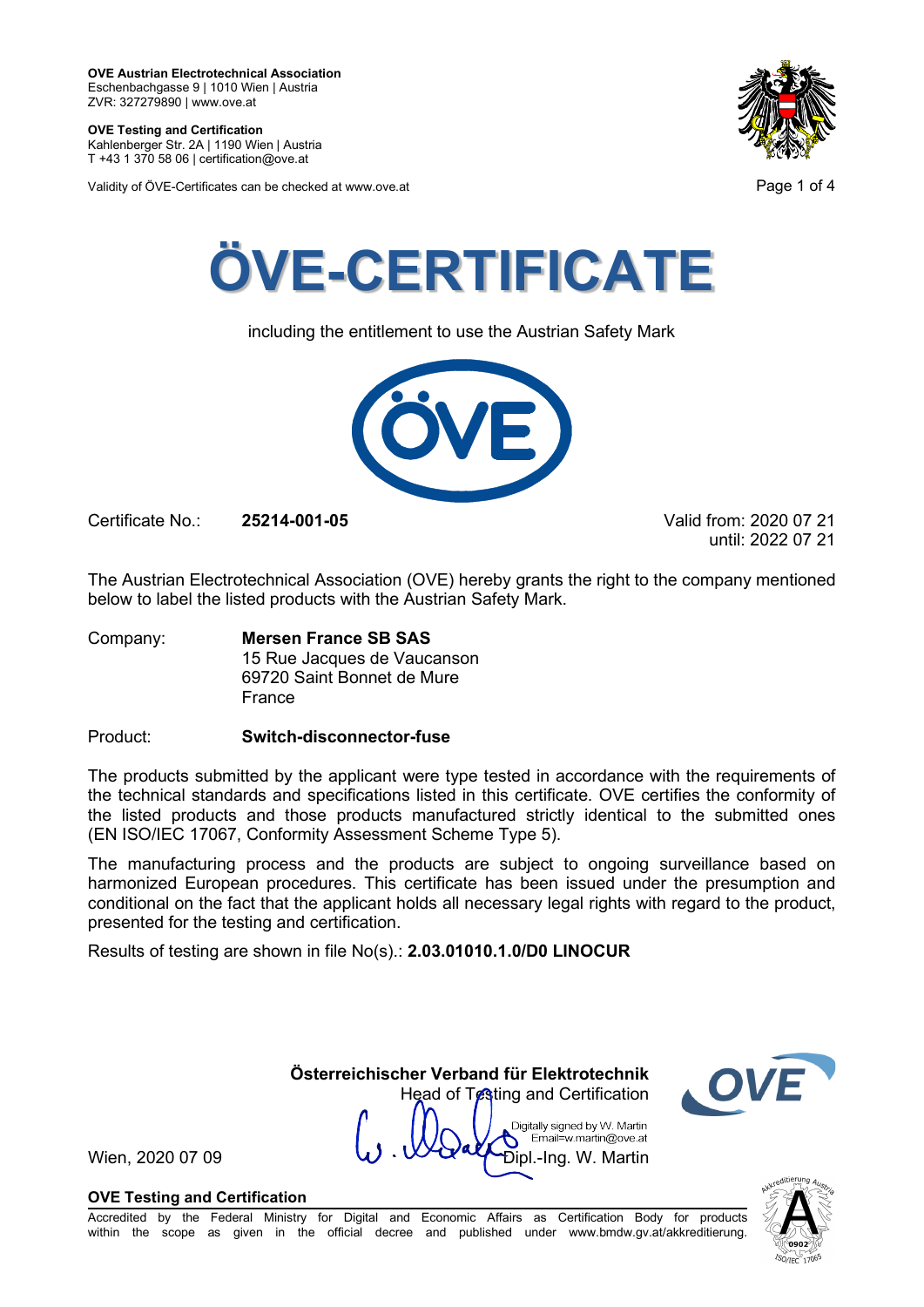

Certificate No.: 25214-001-05 Date: 2020 07 09 Page 2 of 4

#### **Manufacturer:**

Mersen France SB SAS 15 Rue Jacques de Vaucanson 69720 Saint Bonnet de Mure France

#### **Factory location(s):**

Mersen France SB SAS 15 Rue Jacques de Vaucanson 69720 Saint Bonnet de Mure France

### **Tested and certified according to:**

ÖVE/ÖNORM EN 60947-1:2015-10-01 OVE EN 60947-3:2017-03-01

This certificate is the basis for the EU Declaration of Conformity and the CE Marking by the manufacturer or his agent and shows the conformity with the listed standards as defined by the **EU Low-Voltage Directive 2014/35/EU**.

# **Product: Switch-disconnector-fuse**

| <b>Type designation:</b><br>Rating:                                                            | Trademark:    |
|------------------------------------------------------------------------------------------------|---------------|
| 05861.020000<br>Rated voltage: AC 230/400 V<br>Rated current: 20 A<br>1P<br><b>AC22B, IP20</b> | <b>MERSEN</b> |
| 05861.025000<br>Rated voltage: AC 230/400 V<br>Rated current: 25 A<br>1P<br><b>AC22B, IP20</b> | <b>MERSEN</b> |
| 05861.035000<br>Rated voltage: AC 230/400 V<br>Rated current: 35 A<br>1P<br><b>AC22B, IP20</b> | <b>MERSEN</b> |

**OVE Testing and Certification**

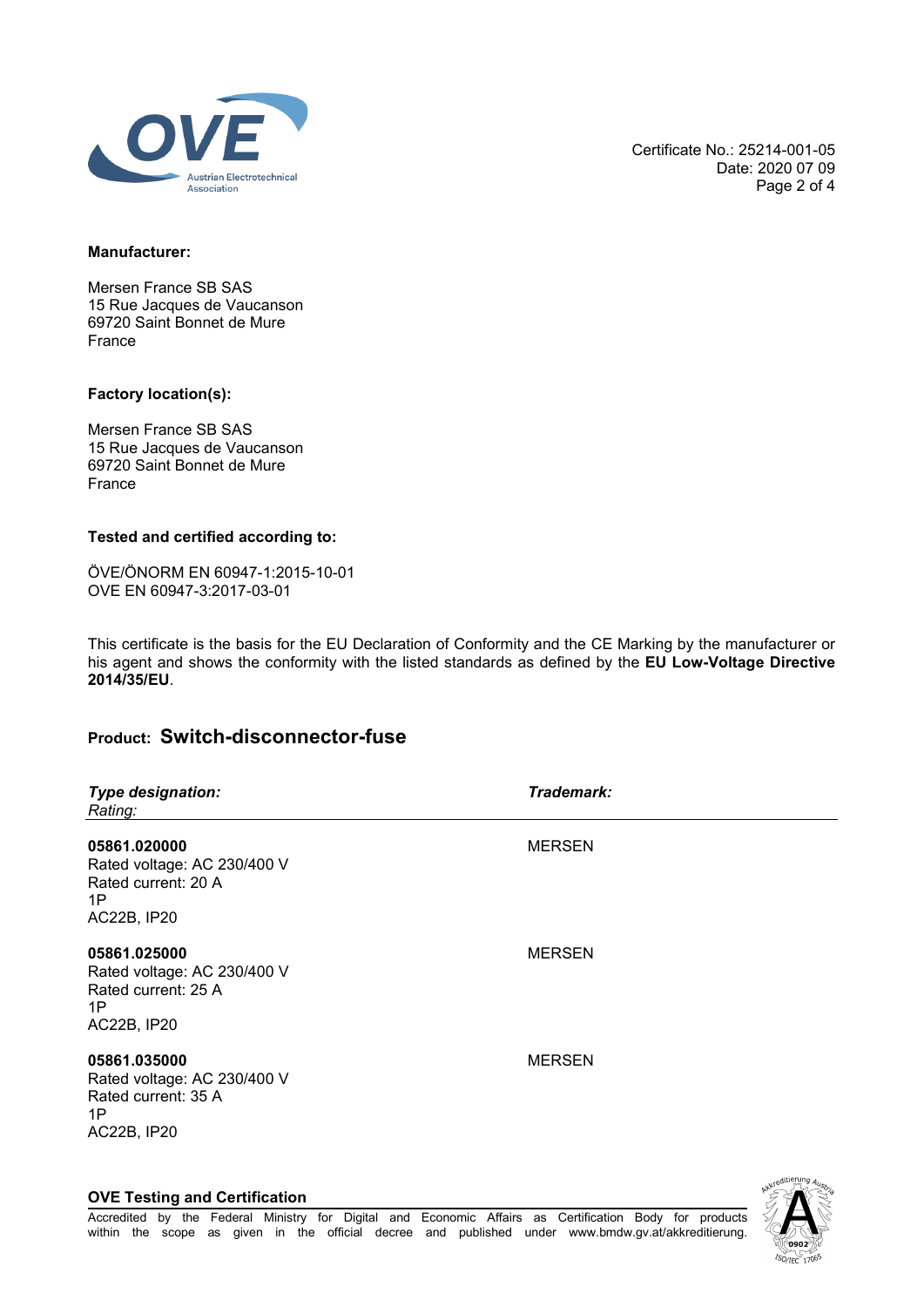

Certificate No.: 25214-001-05 Date: 2020 07 09 Page 3 of 4

| 05861.050000<br>Rated voltage: AC 230/400 V<br>Rated current: 50 A<br>1P<br><b>AC22B, IP20</b> | <b>MERSEN</b> |
|------------------------------------------------------------------------------------------------|---------------|
| 05861.063000<br>Rated voltage: AC 230/400 V<br>Rated current: 63 A<br>1P<br>AC22B, IP20        | <b>MERSEN</b> |
| 05862.020000<br>Rated voltage: AC 400 V<br>Rated current: 20 A<br>2P<br><b>AC22B, IP20</b>     | <b>MERSEN</b> |
| 05862.025000<br>Rated voltage: AC 400 V<br>Rated current: 25 A<br>2Ρ<br><b>AC22B, IP20</b>     | <b>MERSEN</b> |
| 05862.035000<br>Rated voltage: AC 400 V<br>Rated current: 35 A<br>2Ρ<br><b>AC22B, IP20</b>     | <b>MERSEN</b> |
| 05862.050000<br>Rated voltage: AC 400 V<br>Rated current: 50 A<br>2Ρ<br><b>AC22B, IP20</b>     | <b>MERSEN</b> |
| 05862.063000<br>Rated voltage: AC 400 V<br>Rated current: 63 A<br>2Ρ<br><b>AC22B, IP20</b>     | <b>MERSEN</b> |
| 05863.020000<br>Rated voltage: AC 400 V<br>Rated current: 20 A<br>3P<br><b>AC22B, IP20</b>     | <b>MERSEN</b> |



### **OVE Testing and Certification**